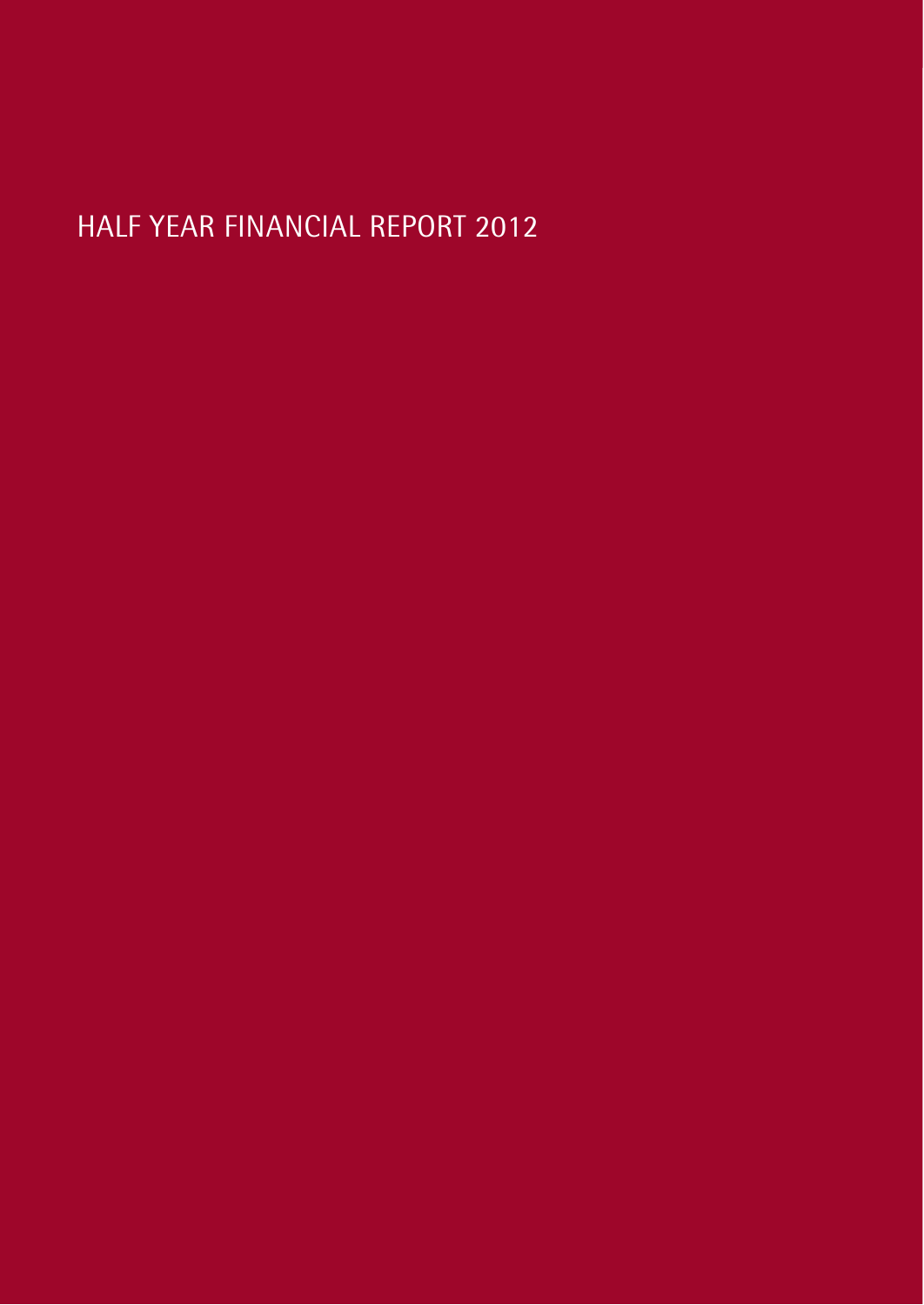#### EARNINGS FIGURES

| EURO mill.               | 02 2012 | 02 2011 | <b>CHANGE IN %</b> | H1 2012 | H1 2011 | <b>CHANGE IN %</b> |
|--------------------------|---------|---------|--------------------|---------|---------|--------------------|
| <b>Sales</b>             | 119.5   | 204.6   | $-41.6%$           | 242.9   | 405.4   | $-40.1%$           |
| EBITDA <sup>1)</sup>     | 8.9     | 17.6    | $-49.4%$           | 21.1    | 32.8    | $-35.6%$           |
| EBIT <sup>1</sup>        | 5.5     | 12.5    | $-56.0%$           | 13.8    | 21.8    | $-36.7%$           |
| Net income               | 4.6     | 17.9    | $-74.3%$           | 12.2    | 25.8    | $-52.7%$           |
| EBITDA margin (adjusted) | 7.4%    | 8.6%    |                    | 8.4%    | 8.1%    |                    |
| EBIT margin (adjusted)   | 4.6%    | $6.1\%$ |                    | 5.7%    | 5.4%    |                    |

1) Earnings figures for der periods Q2 2011 and H1 2011 are adjusted by the he one off gain of EUR 7.2 mill. resulting from the deconsolidation from the Interior Systems business by the end oft he<br>1012, first half 2011, Ea

#### FINANCIAL FIGURES

| H1 2012 | H1 2011 | <b>CHANGE IN %</b> |
|---------|---------|--------------------|
| 6.4     | 28.7    | -77.6%             |
| $-3.6$  | 18.1    |                    |
| $-5.8$  | $-36.9$ |                    |
|         |         |                    |
| 7.7     | 7.5     | 2.7%               |
|         |         |                    |

#### BALANCE SHEET RATIOS

| <b>EUR mill</b>                              | June 30, 2012 | December 31, 2011 |
|----------------------------------------------|---------------|-------------------|
| Balance sheet total                          | 261.4         | 263.9             |
| Equity                                       | 125.0         | 120.3             |
| Net financial position                       | 14.2          | 17.9              |
| Netto working capital                        | 39.2          | 26.9              |
|                                              |               |                   |
| Gearing                                      | $-0.11$       | $-0.15$           |
| Equity ratio                                 | 47.8%         | 45.6%             |
|                                              |               |                   |
| Employees (end of poriod incl. Leased staff) | 3.561         | 3.715             |

#### SHARE FIGURES

|                       |             | June 30, 2012 | December 31, 2011   | Change in %    |
|-----------------------|-------------|---------------|---------------------|----------------|
| Closing price         | in EUR      | 6.02          | 5.42                | 11,1%          |
| Market capitalisation | in EUR mill | 134.4         | 121.0               | 11,1%          |
|                       |             | H1 2012       | H <sub>1</sub> 2011 | Change in $\%$ |
|                       |             |               |                     |                |
| Earnings per share    | in EUR      | 0.53          | 1.14                | $-53,5%$       |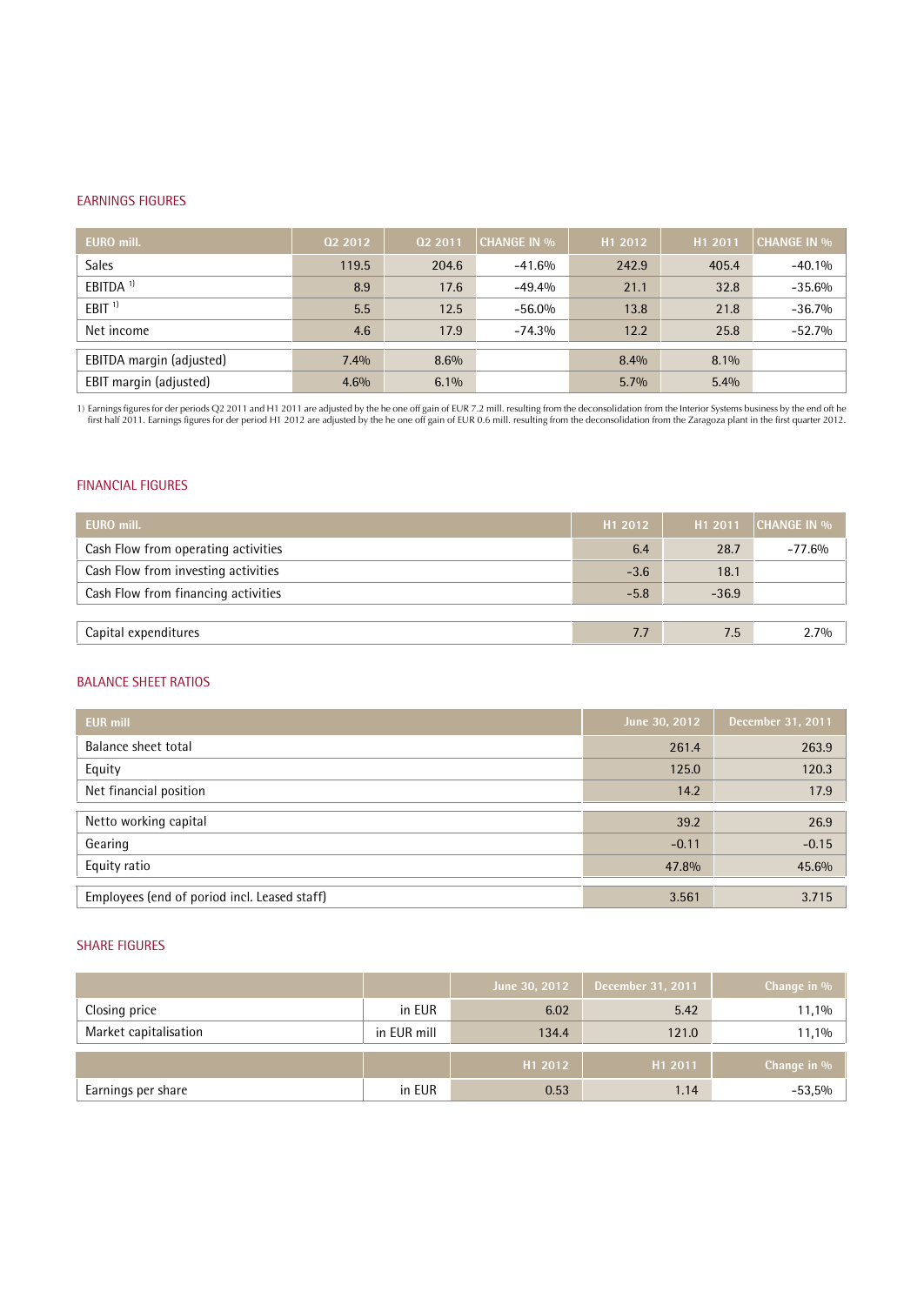| HALF YEAR FINANCIAL REPORT 2012                |                |
|------------------------------------------------|----------------|
| <b>GROUP MANAGEMENT REPORT</b>                 | 4              |
| ECONOMIC FRAMEWORK CONDITIONS                  | 4              |
| <b>GROUP RESULTS</b>                           | $\overline{4}$ |
| CROSS SEGMENT DATA                             | 5              |
| <b>EMPLOYEES</b>                               | 6              |
| CAPITAL EXPENDITURES AND KEY FINANCIAL FIGURES | 6              |
| <b>OUTLOOK</b>                                 | $\overline{7}$ |
| INTERIM FINANCIAL STATEMENT                    | 8              |
| PROFIT AND LOSS STATEMENT                      | 8              |
| TOTAL COMPREHENSIVE INCOME                     | 8              |
| <b>BALANCE SHEET</b>                           | 9              |
| CASH FLOW STATEMENT                            | 10             |
| SHAREHOLDERS EQUITY                            | 10             |
| SELECTED EXPLANATORY NOTES                     | 11             |
| DECLARATION BY THE LEGAL REPRESENTATIVES       | 12             |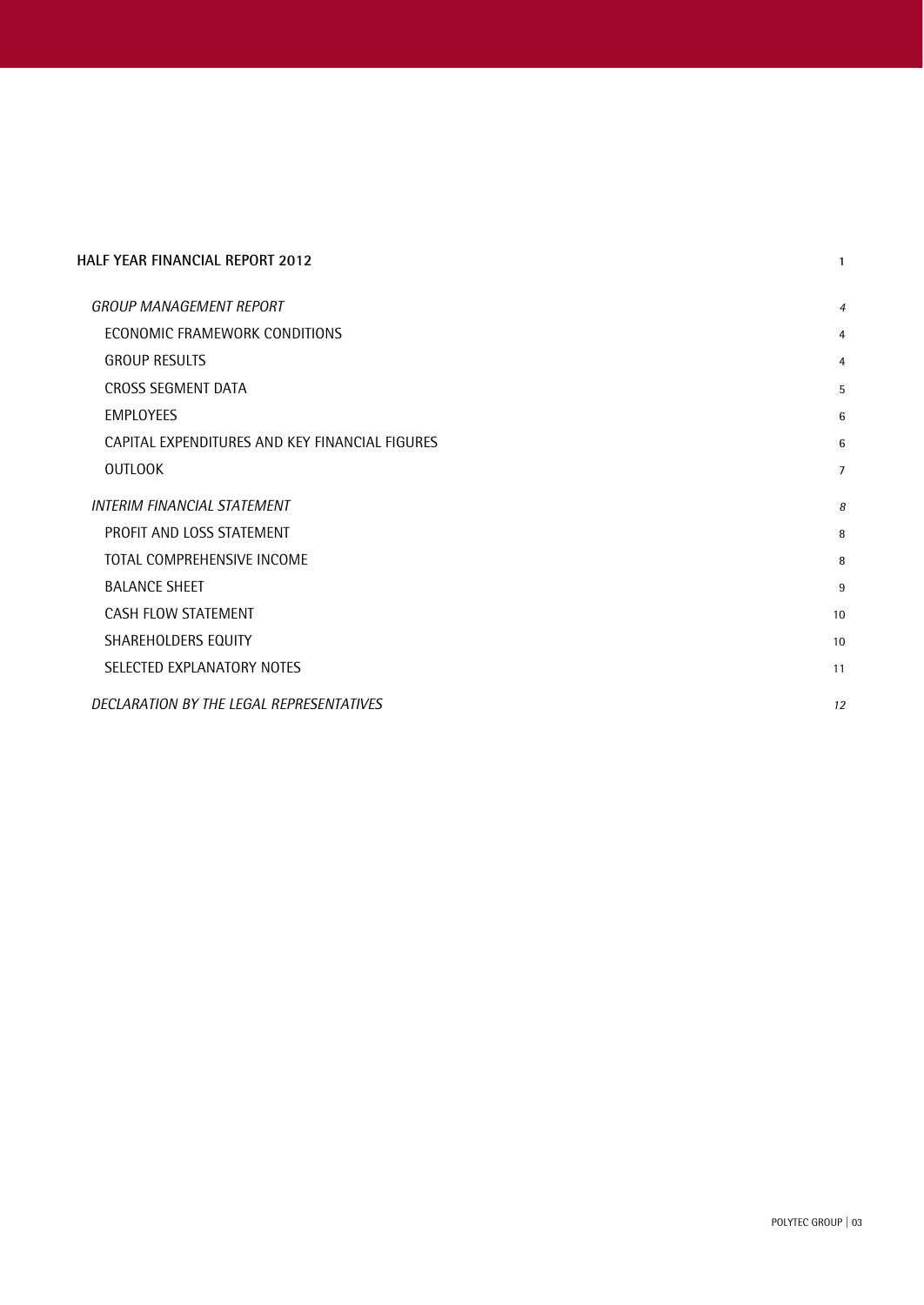# GROUP MANAGEMENT REPORT

### ECONOMIC FRAMEWORK CONDITIONS

In the first half of 2012, global demand for passenger cars and light commercial vehicles continued to increase mainly driven by market growth in Asia; North America; and Central and Eastern Europe. These regions posted double-digit growth rates, while Western Europe, once again, registered a decline compared to the same period in the previous year. In the period under review, Western European car registrations fell considerably under the previous year's level. This was particularly evident in France and Southern Europe - predominantly in Italy, Spain and Portugal – where the downward trend in the automotive industry mainly reflects the overall weak economic environment.

Mass car manufacturers suffered the greatest impact from the ad verse environment than premium car manufacturers, increasingly leading to a two-tier market within the European automotive industry.

The Asian-Pacific economic area was the main growth driver of the global automotive industry in the first half of 2012, with car sales in China increasing considerably between January and June 2012. This upward trend has significantly accelerated over the past few months, with the Chinese car market achieving double-digit growth rates. In contrast to the passenger car and light commercial vehicle seg ment, heavy commercial vehicles registered a downward trend in the period under review, with global demand for medium and heavy commercial vehicles subsiding compared with the same period in the previous year.

In Western Europe, the widespread uncertainty among consumers due to the sovereign debt crisis also led to a considerable decline in new car registrations compared to the previous year's level.

| <b>EURO mill</b>            | 02 2012 | 02 2011 | <b>CHANGE IN %</b> | H1 2012 | H1 2011 | <b>CHANGE IN %</b> |
|-----------------------------|---------|---------|--------------------|---------|---------|--------------------|
| <b>Sales</b>                | 119.5   | 204.6   | $-41.6%$           | 242.9   | 405.4   | $-40.1%$           |
| EBITDA <sup>1)</sup>        | 8.9     | 17.6    | $-49.4%$           | 21.1    | 32.8    | $-35.6%$           |
| EBIT <sup>1</sup>           | 5.5     | 12.5    | $-56.0%$           | 13.8    | 21.8    | $-36.7%$           |
| Net income                  | 4.6     | 17.9    | $-74.3%$           | 12.2    | 25.8    | $-52.7%$           |
| EBITDA margin (adjusted)    | 7.4%    | 8.6%    |                    | 8.4%    | 8.1%    |                    |
| EBIT margin (adjusted)      | 4.6%    | $6.1\%$ |                    | $5.7\%$ | 5.4%    |                    |
| Earnings per share (in EUR) | 0.20    | 0.80    |                    | 0.53    | 1.14    | $-53.5%$           |

### GROUP RESULTS

1) Earnings figures for der periods Q2 2011 and H1 2011 are adjusted by the he one off gain of EUR 7.2 mill.resulting from the deconsolidation from the Interior Systems business by the end oft he Early secure that the period of a contract the constant of the decomputation of the consolidation from the Zaragoza plant in the first quarter 2012.

It should be noted that the decline in sales and earnings in the first half of 2012 compared to the same period of the previous year is mainly attributable to the disposal of the Interior-Systems business at the end of the first half of 2011. In the first half of the previous year, the divested business had contributed roughly EUR 160 million to group sales and EUR 2.8 million the group EBIT.<br>Sales of POLYTEC GROUP in the first half 2012 attained with

EUR 242.9 million., adjusted by the effect from the disposal of the

Interior Systems business, the previous year's level. Compared with reported Group sales a decline of 40.1% was registered.

The European automotive industry showed a solid development thanks to the favorable performance of premium car manufacturers. In contrast, the commercial vehicle segment reported a decline in sales of EUR 20.9 million in the period under review compared to the first half of 2011. This decline in sales is due to both a weak eco nomic environment and the technology switch from SMC (Composites) to injection molding resulting in a decline of follow-up orders.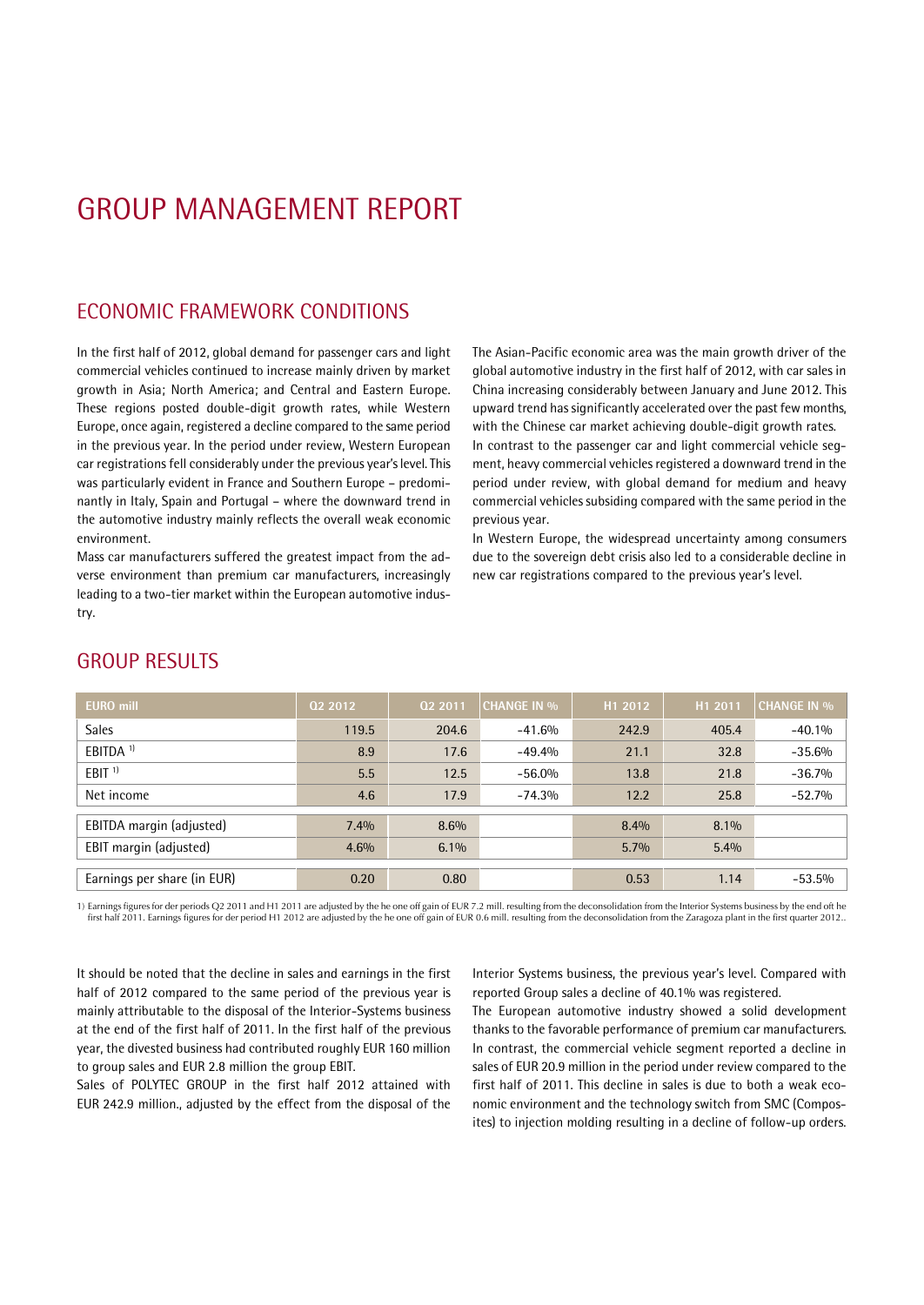This drop in sales was offset by the positive development of the automotive sector outlined above and, in addition, by the favorable performance of the non-automotive business.

Group EBIT declined by 50.5% to EUR 14.4 million in the period under review compared to the same period in the previous year. This decline is largely attributable to the deconsolidation gain of EUR 7.2 million and the contribution of the divested Interior-Systems business of EUR 2.8 to group EBIT in the first half of 2011. On a comparable basis, i.e. adjusted for these effects and for a further deconsolidation gain of EUR 0.6 million resulting from the disposal of the Zaragoza site at the beginning of 2012, Group EBIT declined by roughly EUR 5 million in the period under review. This corresponds to an EBIT margin adjusted for one-off effects of 5.7% in the first half of 2012. The significant improvement of the financial result is princi pally attributable to the changed balance sheet and financial structure of the POYTEC GROUP following the divestment of the Interior- Systems business at the end of the first half of 2011. Since then, the Group has reported net cash instead of net debt and is therefore in a position to reinvest its cash and cash equivalents. An income from shareholdings in the amount of EUR 0.1 million as well as interest bearing accounts receivables disclosed in the balance sheet also contributed to the positive development of financial results. All in all, the POLYTEC GROUP achieved a net profit of EUR 12.2 million in the first half of 2012. This corresponds to earnings per share of EUR 0.53.

### CROSS SEGMENT DATA

#### SALES BY MARKET SEGMENT

| <b>EURO mill</b>    | 02 2012 | <b>SHARE IN %</b> | 02 2011 | H1 2012 | <b>SHARE IN %</b> | H1 2011 |
|---------------------|---------|-------------------|---------|---------|-------------------|---------|
| Passenger cars      | 73,7    | 61,7%             | 150,1   | 145,7   | 60,0%             | 302,0   |
| Commerical vehycles | 33,1    | 27,7%             | 47,2    | 68,6    | 28,3%             | 89,5    |
| Non-Automotive      | 12,7    | 10.6%             | 7,3     | 28,6    | 11,8%             | 13,8    |
| Group               | 119,5   | 100,0%            | 204,6   | 242,9   | 100,0%            | 405,4   |

#### SALES BY CATEGORY

| EURO mill                      | 02 2012 | <b>SHARE IN %</b> | 02 2011 | H <sub>1</sub> 2012 | <b>SHARE IN %</b> | H <sub>1</sub> 2011 |
|--------------------------------|---------|-------------------|---------|---------------------|-------------------|---------------------|
| Part sales and other sales     | 111.3   | 93.1%             | 195.4   | 227.9               | 93.8%             | 388.6               |
| Tooling- and engineering sales | 8.2     | 6.9%              | 9.1     | 15.0                | 6.2%              | 16.8                |
| Group                          | 119.5   | 100.0%            | 204.6   | 242.9               | 100.0%            | 405.4               |

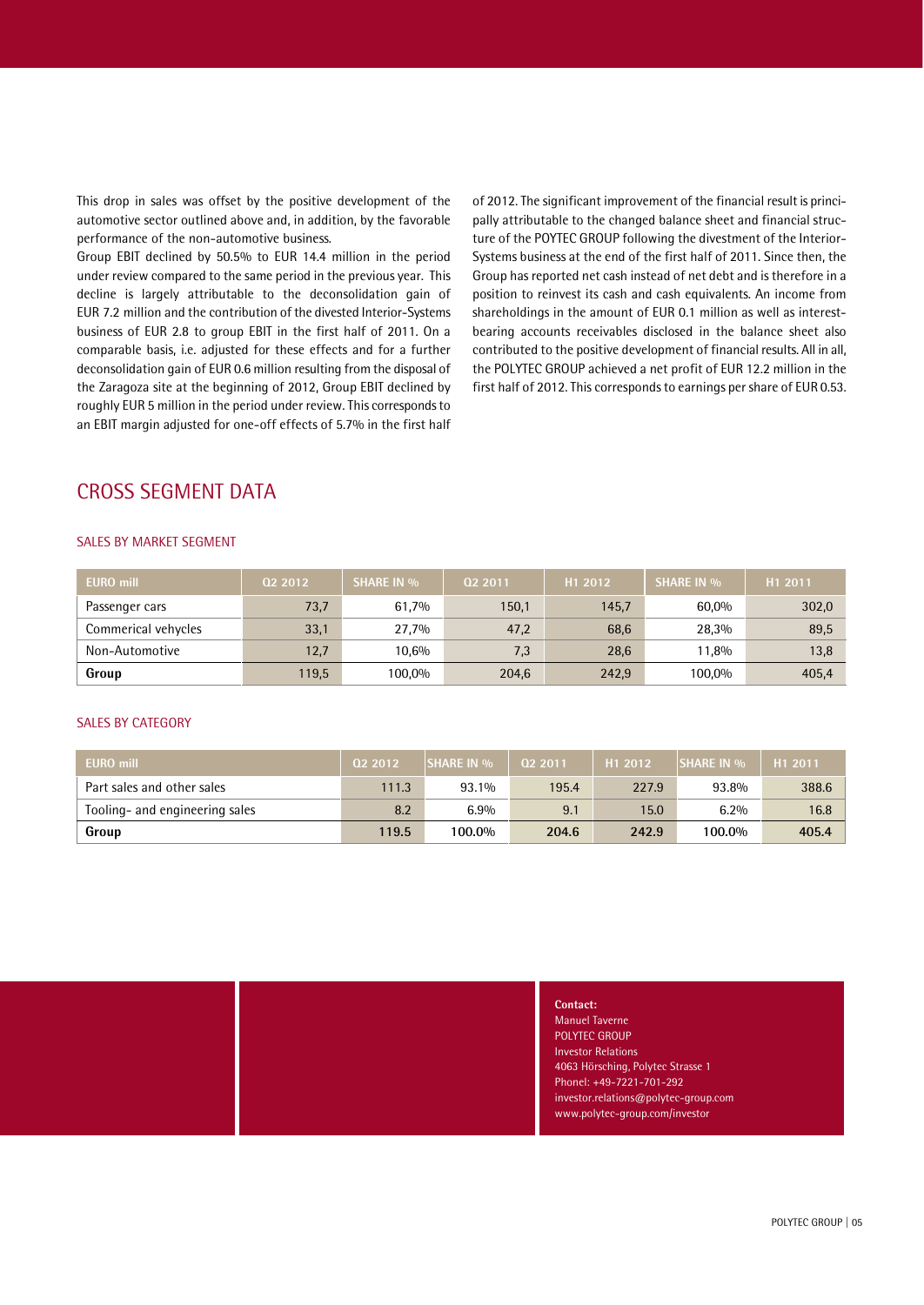#### SALES BY REGION

| <b>EURO</b> mill  | 02 2012 | <b>SHARE IN %</b> | 02 2011 | H <sub>1</sub> 2012 | <b>SHARE IN %</b> | H1 2011 |
|-------------------|---------|-------------------|---------|---------------------|-------------------|---------|
| <b>AUSTRIA</b>    | 5,5     | 4,6%              | 4,7     | 9,0                 | 3,7%              | 8,8     |
| <b>GERMANY</b>    | 70,2    | 58,8%             | 135,1   | 147,3               | 60,6%             | 267,9   |
| OTHER EU          | 34,5    | 28,8%             | 49,9    | 69,0                | 28,4%             | 104,6   |
| REST OF THE WORLD | 9,3     | 7,8%              | 14,9    | 17,6                | 7,2%              | 24,1    |
| <b>GROUP</b>      | 119,5   | 100,0%            | 204,6   | 242,9               | 100,0%            | 405,4   |

### EMPLOYEES

|                   | <b>END OF PERIOD</b> | <b>AVERAGE PERIOD</b> |               |                     |                     |               |
|-------------------|----------------------|-----------------------|---------------|---------------------|---------------------|---------------|
|                   | <b>MARCH 31, 12</b>  | MARCH 31, 11          | <b>CHANGE</b> | H <sub>1</sub> 2012 | H <sub>1</sub> 2011 | <b>CHANGE</b> |
| AUSTRIA           | 554                  | 390                   | 164           | 545                 | 386                 | 159           |
| <b>GERMANY</b>    | 2.239                | 2381                  | $-142$        | 2.213               | 4.108               | $-1.895$      |
| OTHER EU          | 602                  | 764                   | $-162$        | 752                 | 1.267               | $-1.215$      |
| REST OF THE WORLD | 166                  | 168                   | $-2$          | 27                  | 89                  | $-62$         |
| <b>GROUP</b>      | 3.561                | 3.703                 | $-142$        | 3.536               | 5.851               | $-2.315$      |

POLYTEC GROUP's average headcount (including leased staff) decreased by 2,315 employees as of June 30, 2012 compared to the same period of the previous year. This decline is mainly attributable to the disposal of the Interior-Systems business at the end of the first half of 2011. The significant increase in the Austrian workforce is due

to the acquisition of POLYTEC Plastics Ebensee in the third quarter of 2011.

As of June 30 2012, the Group's leased staff accounted for 5.3% or 190 FTE of total headcount.

### CAPITAL EXPENDITURES AND KEY FINANCIAL FIGURES

#### CAPITAL EXPENDITURES

| <b>EURO</b> mill     | 02 2012         | 02 2011 | <b>CHANGE IN %</b> | $\sqrt{H12012}$           | H <sub>1</sub> 2011           | <b>CHANGE IN %</b> |
|----------------------|-----------------|---------|--------------------|---------------------------|-------------------------------|--------------------|
| Capital expenditures | $\Omega$<br>J.O | 3.8     | -                  | $-1$<br>$\cdot$ . $\cdot$ | -<br>$\overline{\phantom{a}}$ | 2.7%               |

In the first half of 2012, capital expenditures increased slightly by and capacity expansions in Lohne (Germany) and Hörsching (Aus-<br>0.2 million to 7.7 million and were mainly attributable to the site tria) as well as to t

tria) as well as to the purchase of injection molding equipment.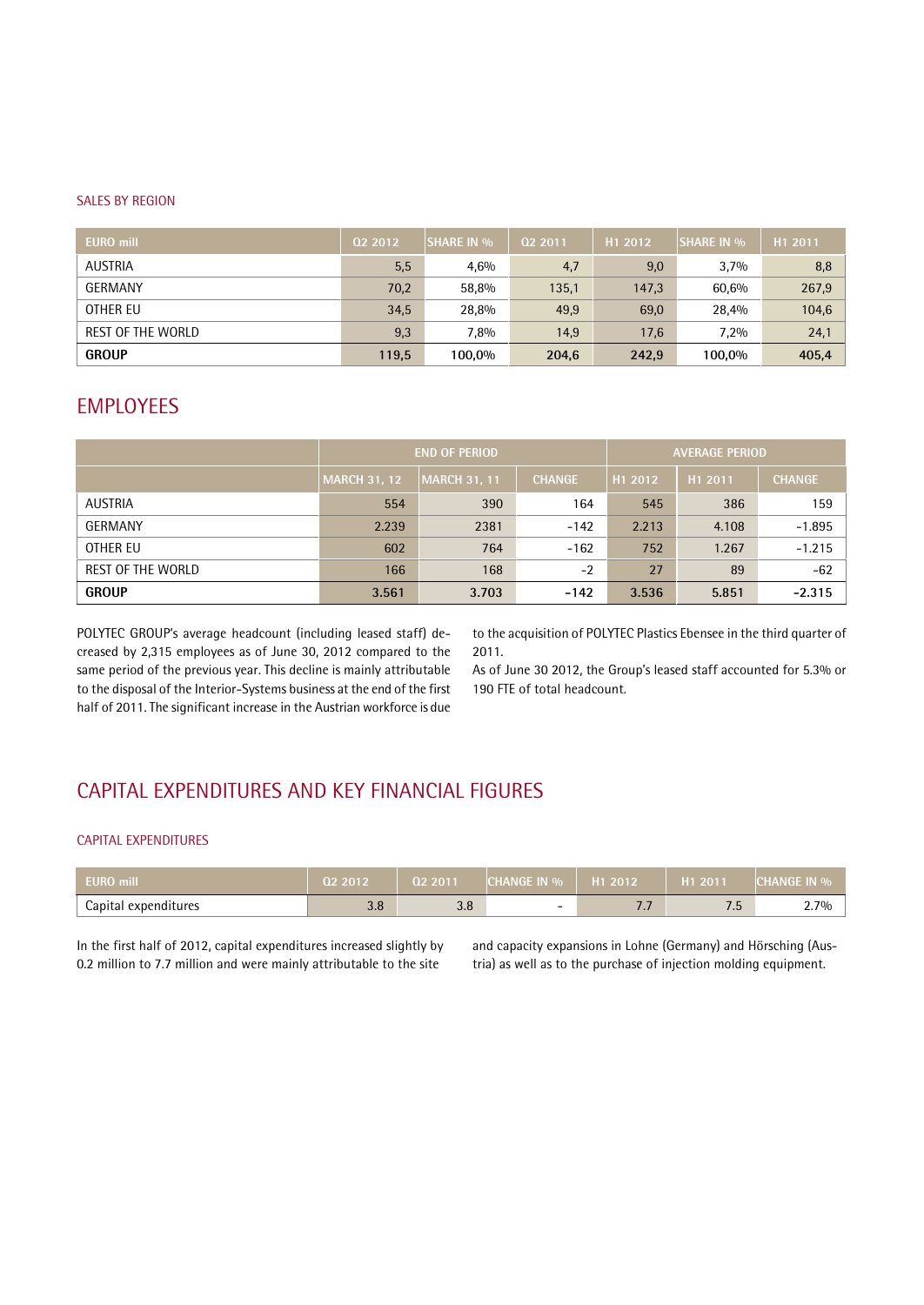#### KEY FINANCIAL FIGURES

|                                   | <b>JUNE 30, 2012</b> | <b>DECEMBER 31, 2011</b> | <b>CHANGE IN %</b> |
|-----------------------------------|----------------------|--------------------------|--------------------|
| Asset ratio                       | 30.7%                | 35.5%                    |                    |
| Equity ratio                      | 47.8%                | 45.6%                    |                    |
| Net Working Capital (in EUR mill) | 39.2                 | 26.9                     |                    |
| Net Working Capital / Sales       | 7.9%                 | $5.4\%$ <sup>1)</sup>    |                    |
| Net cash (in EUR mill)            | 14.2                 | 17.9                     |                    |
| Net dept to EBITDA                | $n/a$ <sup>2)</sup>  | $n/a$ <sup>2)</sup>      |                    |
| Gearing (Net cash / Equity)       | $-0.11$              | $-0.15$                  |                    |
| Capital Employed (in EUR mill)    | 118.7                | 109.8                    |                    |

1) Sales are adjusted by the disposal of the Interior-Systems business.

2) The Group reported both on the reporting date June 30, 2012 and on the balance sheet date December 31, 2012 a net cash position. A calculation of the ratio "Net debt to EBITDA" is therefor not possible.

Equity ratio increased by 2.2 percentage points to 47.8% as of June 30, 2012 mainly due to the favorable earnings situation of the Group and to a stable balance sheet total. Dividend payments totaling EUR 7.8 million in the second quarter of 2012 led to a reduction in equity. However, compared to the same period of the previous year, the equity ratio increased by 7.0 percentage points (June 30, 2011: 40.8%).

Net financial assets decreased by EUR 3.7 million to EUR 14.2 million in the period under review compared with the balance sheet date as of December 31, 2011. The decline in cash and cash equivalents is mainly attributable to both capital expenditures totaling EUR 7.7 million and to dividend payments amounting to EUR 7.8 million in the first half of 2012.

In the period under review, interest-bearing accounts receivables, which are shown in the long-term assets, increased by EUR 0.4 milli on to EUR 11.4 million due to the interests due thereon compared to year-end 2011.

### **OUTLOOK**

With regard to the further course of business in 2012, the Manage ment of POLYTEC Holding expects a stable development.

Provided that general framework conditions do not deteriorate further against the backdrop of the European sovereign debt crisis, group sales and earnings in the second half of 2012 are expected to match the level of the first half-year. Thus, the outlook for full-year sales and earnings was revised downward compared to the previously published forecast 2012.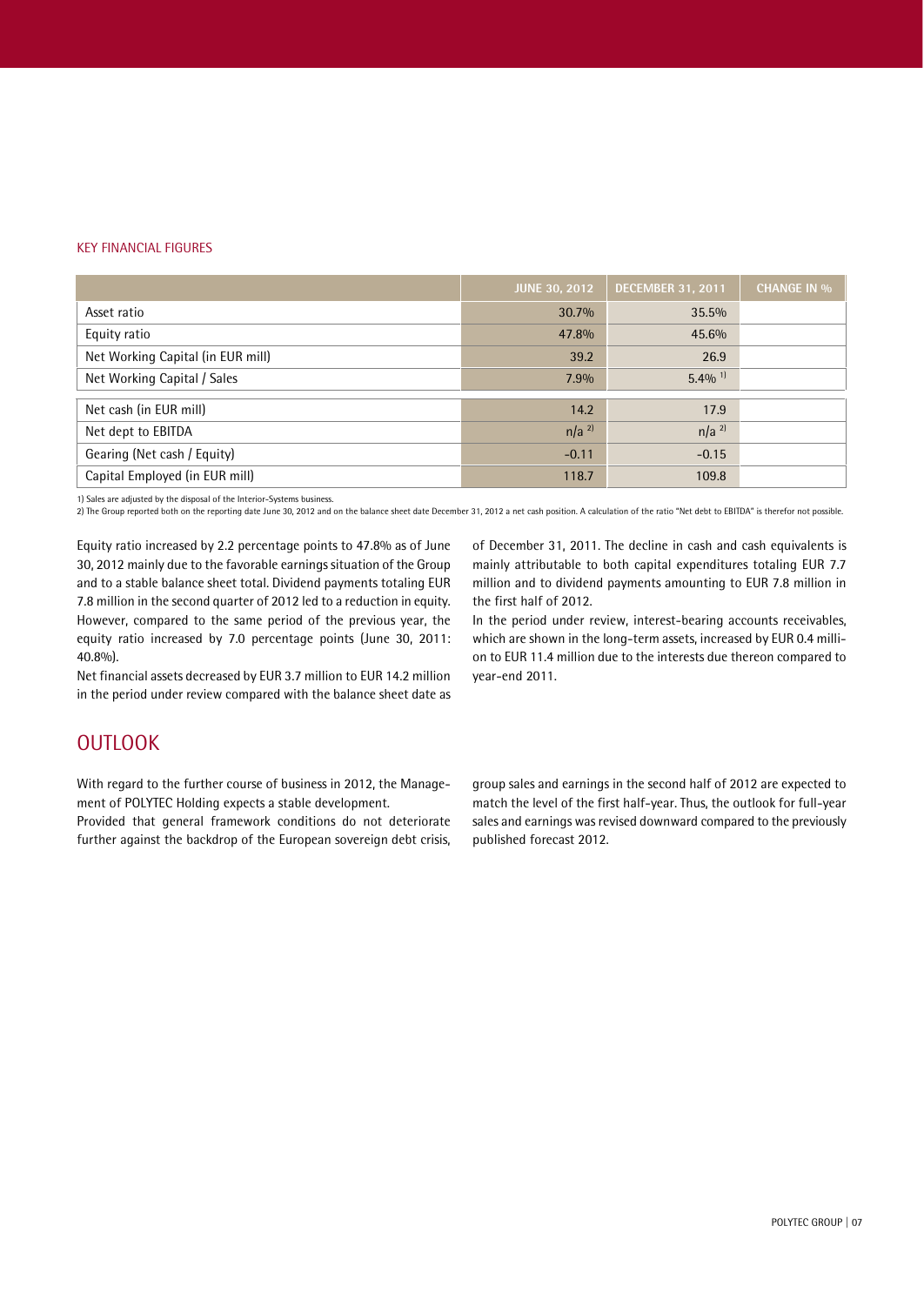# INTERIM FINANCIAL STATEMENT

## PROFIT AND LOSS STATEMENT

|                                                                         | 02 2012      | 02 2011      | H1 2012        | H1 2011      |
|-------------------------------------------------------------------------|--------------|--------------|----------------|--------------|
| <b>Net Sales</b>                                                        | 119,486      | 204,564      | 242,941        | 405,358      |
| Other operating income                                                  | 1,437        | 2,817        | 3,521          | 5,604        |
| Changes in inventory of finished and unfinished goods                   | $-1,110$     | $-4,022$     | $-798$         | $-1,136$     |
| Own work capitalised                                                    | 450          | 313          | 640            | 563          |
| Expenses for materials and services received                            | $-59,220$    | $-106,990$   | $-121,792$     | $-218,652$   |
| Personnel expenses                                                      | $-38,221$    | $-53,054$    | $-75,947$      | $-105,295$   |
| Other operating expenses                                                | $-13,932$    | $-26,011$    | $-28,053$      | $-53,666$    |
| Deconsolidation gain                                                    | $\mathbf{0}$ | 7,211        | 616            | 7,211        |
| Earnings before interest, taxes, depreciation and amortisation (EBITDA) | 8,890        | 24,828       | 21,128         | 39,988       |
| Depreciation                                                            | $-3,389$     | $-5,151$     | $-6,762$       | $-10,965$    |
| Earnings before interest, taxes, depreciation and amortisation of       |              | 19,678       |                |              |
| qoodwill (EBITA)                                                        | 5,500        |              | 14,366         | 29,023       |
| Amortisation of goodwill                                                | $\Omega$     | $\mathbf{0}$ | $\overline{0}$ | $\mathbf{0}$ |
| Earnings before interest and taxes (EBIT)                               | 5,500        | 19,678       | 14.366         | 29,023       |
| Income from associated companies                                        | 132          | $\Omega$     | 132            | $\Omega$     |
| Financial expenses                                                      | $-212$       | $-1,030$     | $-397$         | $-2,473$     |
| Other financial results                                                 | 73           | $-530$       | 118            | $-407$       |
| <b>Financial result</b>                                                 | $-7$         | $-1,560$     | $-147$         | $-2,880$     |
| Earnings before tax                                                     | 5,494        | 18,118       | 14,219         | 26,143       |
| Taxes on income                                                         | $-927$       | $-247$       | $-2,034$       | $-310$       |
| Profit of the year after tax                                            | 4,567        | 17,871       | 12,185         | 25,833       |
| Thereof non controlling interest                                        | $-124$       | $-105$       | $-319$         | $-311$       |
| Thereof group result                                                    | 4,443        | 17,765       | 11,867         | 25,522       |
| Earnings per share                                                      | 0.20         | 0.80         | 0.53           | 1.14         |

# TOTAL COMPREHENSIVE INCOME

| $1.1 - 30.6$ , 2012        | Group    | <b>Minorities</b> | <b>Total</b> |
|----------------------------|----------|-------------------|--------------|
| Profit/Loss after tax      | 11,867   | 319               | 12,185       |
| Currency translation       | 458      | $-108$            | 350          |
| Total comprehensive income | 12,325   | 210               | 12,535       |
| $1.1. - 30.6. 2011$        | Group    | <b>Minorities</b> | <b>Total</b> |
|                            |          |                   |              |
| Profit/Loss after tax      | 25,522   | 311               | 25,833       |
| Currency translation       | $-2,352$ | 15                | $-2,337$     |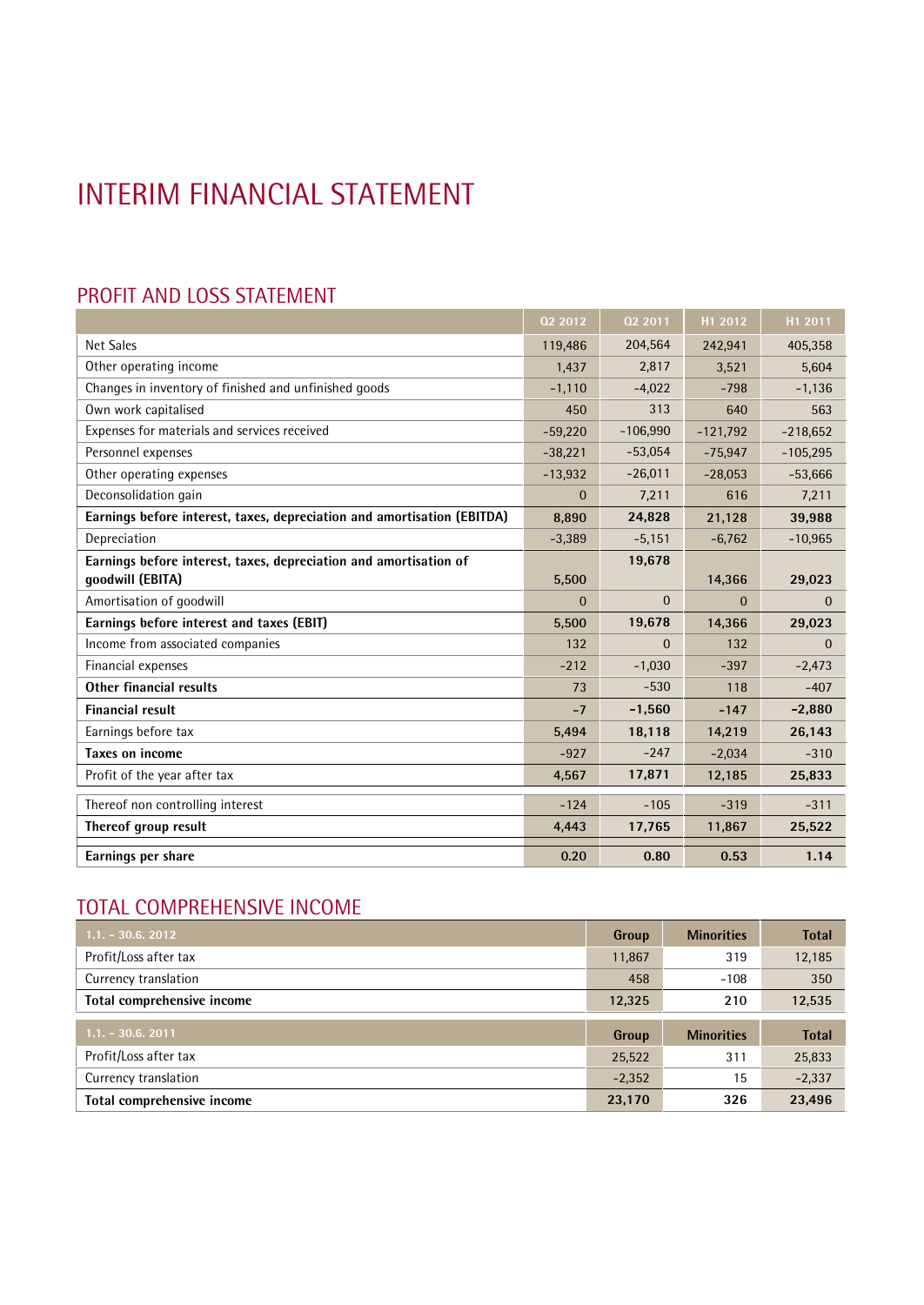# BALANCE SHEET

| <b>ASSETS (in TEUR)</b>                    | June 30, 2012 | December 31, 2011 |
|--------------------------------------------|---------------|-------------------|
| A. FIXED ASSETS                            |               |                   |
| Intangible assets<br>ı.                    | 708           | 663               |
| Goodwill<br>Ш.                             | 19,180        | 19,180            |
| Tangible assets<br>III.                    | 59,292        | 61,740            |
| Investments in affiliated companies<br>IV. | 470           | 205               |
| Investments in associated companies<br>V.  | 31            | 31                |
| Other finacial assets<br>VI.               | 598           | 598               |
| VII. Trade accounts                        | 431           | 419               |
| VIII. Interest bearing receivables         | 11,362        | 10,932            |
| Deferred tax assets<br>IX.                 | 11,453        | 11,759            |
|                                            | 103,526       | 105,527           |
| <b>B. CURRENT ASSETS</b>                   |               |                   |
| Inventories<br>ı.                          | 60,987        | 57,845            |
| Trade accounts<br>11.                      | 56,066        | 53,415            |
| Interest bearing receivables<br>III.       | 618           | 2,818             |
| Cash and cash equivalents<br>IV.           | 40,285        | 43,222            |
| Assets held for sale<br>V.                 | $\mathbf{0}$  | 1,102             |
|                                            | 157,955       | 158,403           |
|                                            | 261,480       | 263,930           |

| <b>LIABILITIES (in TEUR)</b>                  | June 30, 2012 | <b>December 31, 2011</b> |
|-----------------------------------------------|---------------|--------------------------|
| A. SHAREHOLDERS EQUITY                        |               |                          |
| Share capital                                 | 22,330        | 22,330                   |
| Capital reserves<br>Ш.                        | 37,563        | 37,563                   |
| III. Minority interests                       | 4,993         | 4,783                    |
| IV. Retained earnings                         | 60,164        | 55,654                   |
|                                               | 125,050       | 120,330                  |
| <b>B. LONG-TERM LIABILITIES</b>               |               |                          |
| Interest bearing liabilities                  | 16,088        | 18,253                   |
| Provision for deffered taxes<br>11.           | 2,449         | 2,416                    |
| III. Long term provisions for personnel       | 17,925        | 17,665                   |
| IV. Other long term liabilities               | 140           | 208                      |
|                                               | 36,792        | 38,542                   |
| C. SHORT-TERM LIABILITIES                     |               |                          |
| Trade accounts payable                        | 29,729        | 35,477                   |
| Short-term interest-bearing liabilities<br>Ш. | 13,049        | 11,719                   |
| III. Short-term portion of long-term loans    | 8,731         | 9,010                    |
| IV. Income tax liabilities                    | 4,100         | 4,398                    |
| Other short-term liabilities<br>V.            | 44,031        | 44,455                   |
|                                               | 99,639        | 105,058                  |
|                                               | 261,480       | 263,930                  |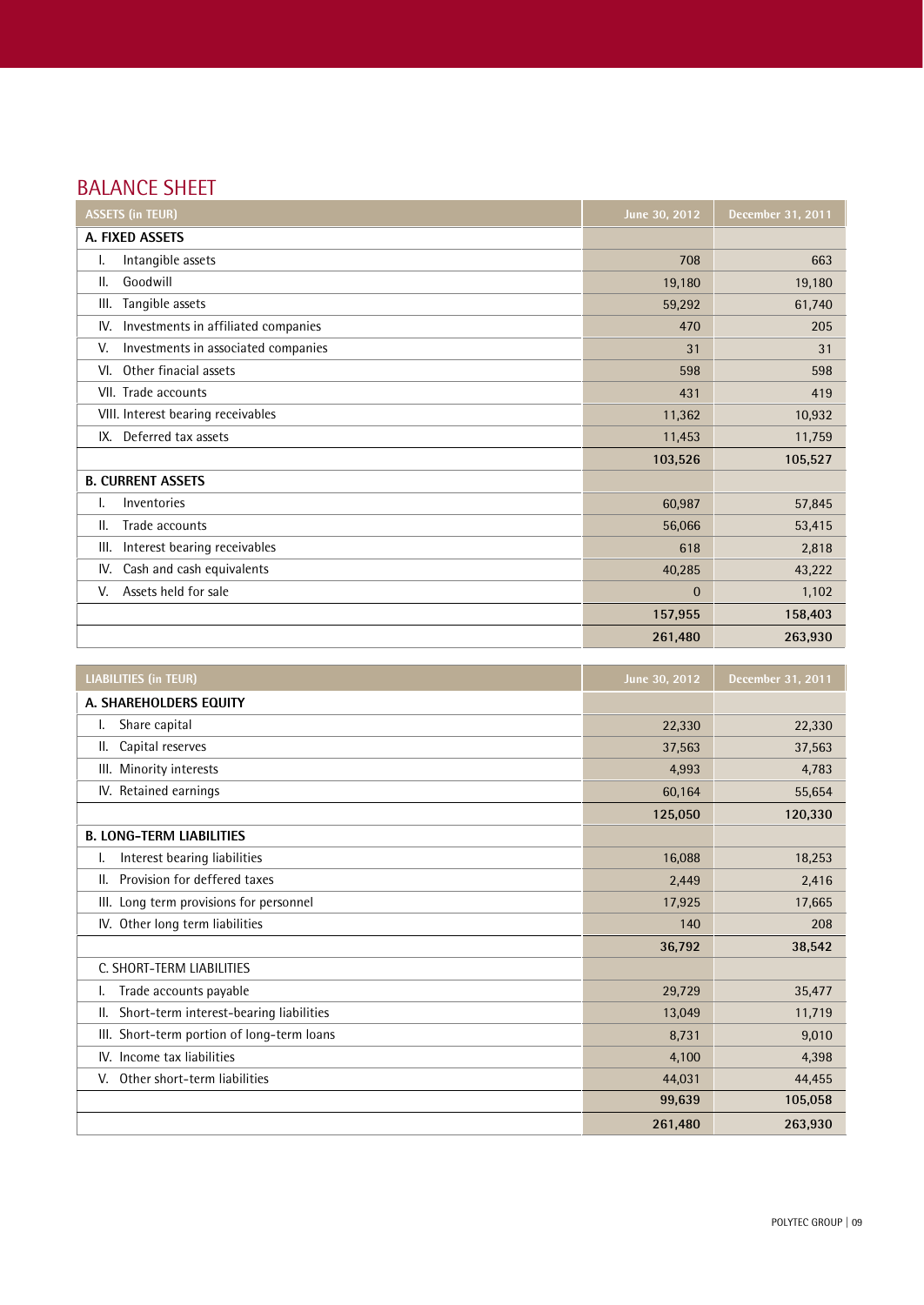# CASH FLOW STATEMENT

|        |                                              | H1 2012   | H1 2011   |
|--------|----------------------------------------------|-----------|-----------|
|        | Earnings before tax                          | 14,219    | 26,143    |
|        | Income taxes                                 | $-1,993$  | $-589$    |
| $+(-)$ | Depreciation (appreciation) of fixed assets  | 6,762     | 10,965    |
|        | Non cash income from deconsolidation         | $-616$    | $-7,211$  |
| $+(-)$ | Other non-cash expenses/income               | 260       | 462       |
| =      | <b>Consolidated financial Cash flow</b>      | 18,632    | 29,770    |
| $+(-)$ | Changes in net working capital               | $-12,209$ | $-1,167$  |
| $=$    | Cash flow from operating activities          | 6,423     | 28,602    |
| $+(-)$ | Cash flow from investing activities          | $-3,557$  | 18,162    |
| $+(-)$ | Cash flow from financing activities          | $-5,803$  | $-36,857$ |
| =      | Changes in cash and cash equivalents         | $-2,938$  | 9,907     |
| $+$    | Opening balance of cash and cash equivalents | 43,222    | 29,013    |
|        | Closing balance of cash and cash equivalents | 40,285    | 38,920    |

## SHAREHOLDERS EQUITY

|                               | <b>SHARE CAPITAL</b> | <b>CAPITAL</b><br><b>RESERVES</b> | <b>MINORITY</b><br><b>INTERESTS</b> | <b>RETAINED</b><br><b>EARNINGS</b> | <b>TOTAL</b> |
|-------------------------------|----------------------|-----------------------------------|-------------------------------------|------------------------------------|--------------|
| Balance as of January 1, 2012 | 22,330               | 37,563                            | 4,783                               | 55,654                             | 120,330      |
| Profit for the year after tax |                      |                                   | 210                                 | 12,325                             | 12,535       |
| Dividend                      |                      |                                   |                                     | $-7,815$                           | $-7,815$     |
| Balance as of June 30, 2012   | 22,330               | 37,563                            | 4,993                               | 60,164                             | 125,050      |

|                               | <b>SHARE CAPITAL</b> | <b>CAPITAL</b><br><b>RESERVES</b> | <b>MINORITY</b><br><b>INTERESTS</b> | <b>RETAINED</b><br><b>EARNINGS</b> | <b>TOTAL</b> |
|-------------------------------|----------------------|-----------------------------------|-------------------------------------|------------------------------------|--------------|
| Balance as of January 1, 2011 | 22,330               | 37.563                            | 3,988                               | 23,455                             | 87,336       |
| Profit for the year after tax |                      |                                   | 326                                 | 23.170                             | 23,496       |
| Balance as of June 30, 2011   | 22,330               | 37,563                            | 4,314                               | 46,624                             | 110,832      |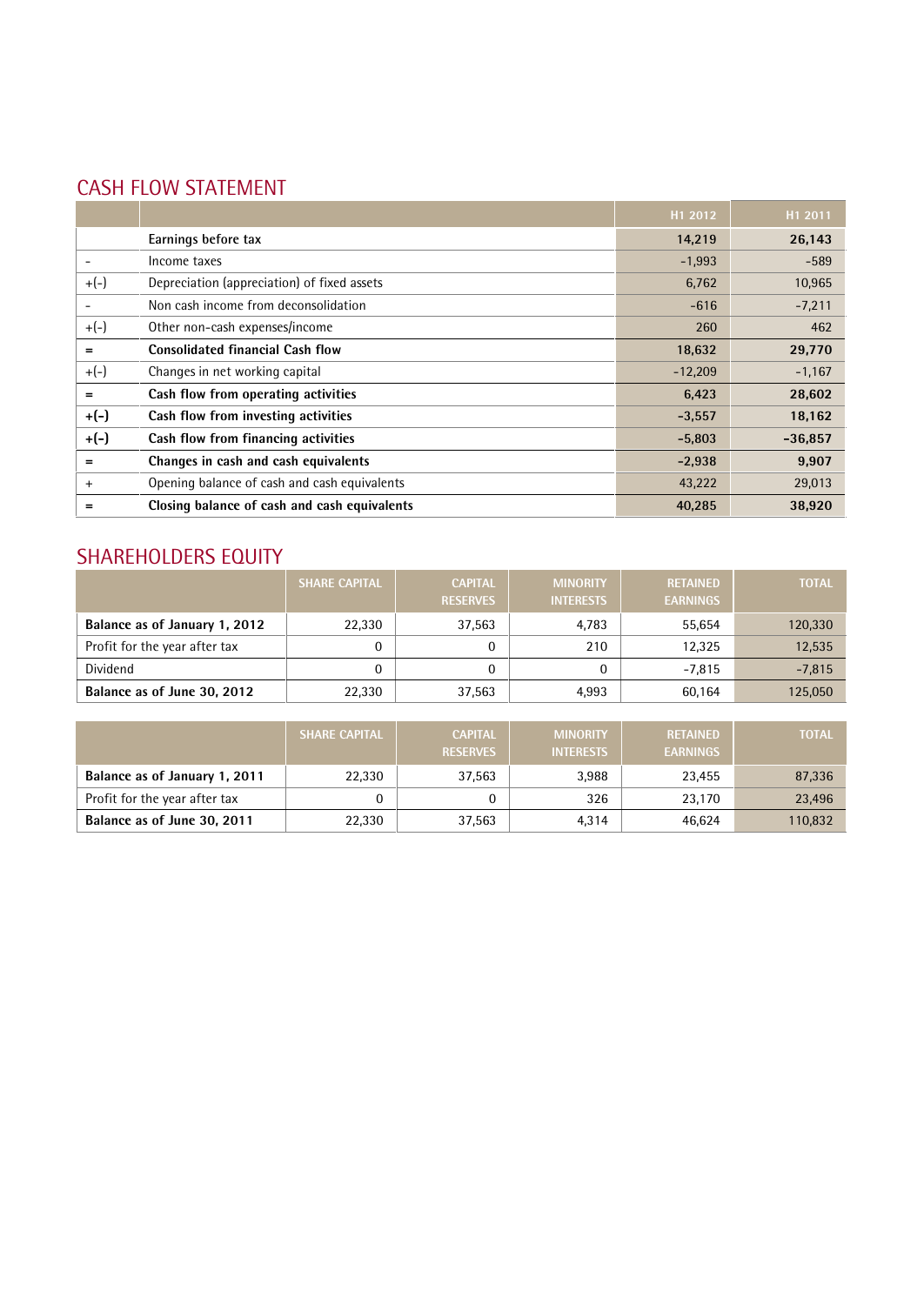## SELECTED EXPLANATORY NOTES

#### ACCOUNTING AND EVALUATION METHODS

This interim report as of June 30, 2012 was compiled pursuant to the legal provisions of International Financial Reporting Standards(IFRS), and more specifically, in conformity with IAS 34 (interim reports). The same accounting and evaluation methods adopted on December 31, 2011 were also applied to this report. For further information regarding accounting and evaluation principles of the POLYTEC GROUP, please refer to the consolidated financial statements as of December 31, 2011.

#### BUSINESS SEASONALITY

The quarterly reporting of POLYTEC GROUPís sales throughout one financial year strictly correlates to the car manufacturing operations of the Groupís customers. For this reason, quarters in which customers normally close for works holidays generally have lower rates of salesturnover than quarters without such effects. In addition to this, sales from one quarter can also be influenced by the billing of large tool or develop ment projects.

#### BASIS OF CONSOLIDATION

The consolidated financial statements include all relevant domestic and foreign companies, of which Polytec Holding AG directly or indirectly holds the majority of voting rights. Between December 31, 2011 and June 30, 2012 the basis of consolidation changed as follows:

| As of December 31, 2011               | <u>_ ,</u> |
|---------------------------------------|------------|
| Retirement due to company divestments |            |
| As of June 30, 2012                   | 26         |

By virtue of the purchase agreement dated December 23, 2011, the Zaragoza site (POLYTEC Interior Zaragoza S.L., Zaragoza, Spain) was transferred to MÛdulos Ribera Alta S.L.U., Zaragoza, Spain, a wholly-owned subsidiary of Celulosa Fabril S.A., Zaragoza, Spain, by means of an asset deal. The transfer of beneficial ownership took place when the deal was completed on January 3, 2012.

Due to the cessation of operating activities as a result of the aforementioned transaction, the remaining legal entity within the POLYTEC Group is now of secondary importance for the asset, financial and earnings position of the Group. For this reason, the deconsolidation of POLYTEC Interior Zaragoza S.L. took place on March 31, 2012.

The sale of the Zaragoza site was the final step towards the POLYTEC GROUP's complete withdrawal from the area of Interior-Systems. The contribution of POLYTEC Interior Zaragoza S.L. to the values shown in the income statement for 2012 is as follows:

| In TEUR                     |             |
|-----------------------------|-------------|
| Sales                       | 24          |
| Net profit after income tax | 0.10<br>- 1 |

The gain resulting from the disposal of the Zaragoza site as well as from the deconsolidation of POLYTEC Interior Zaragoza S.L. was calculated by offsetting the disposed net assets by the total consideration received for the disposal.

| In TEUR                |          |
|------------------------|----------|
| Consideration received | 1.720    |
| Disposed net assets    | $-1.104$ |
| Deconsolidation gain   | 616      |